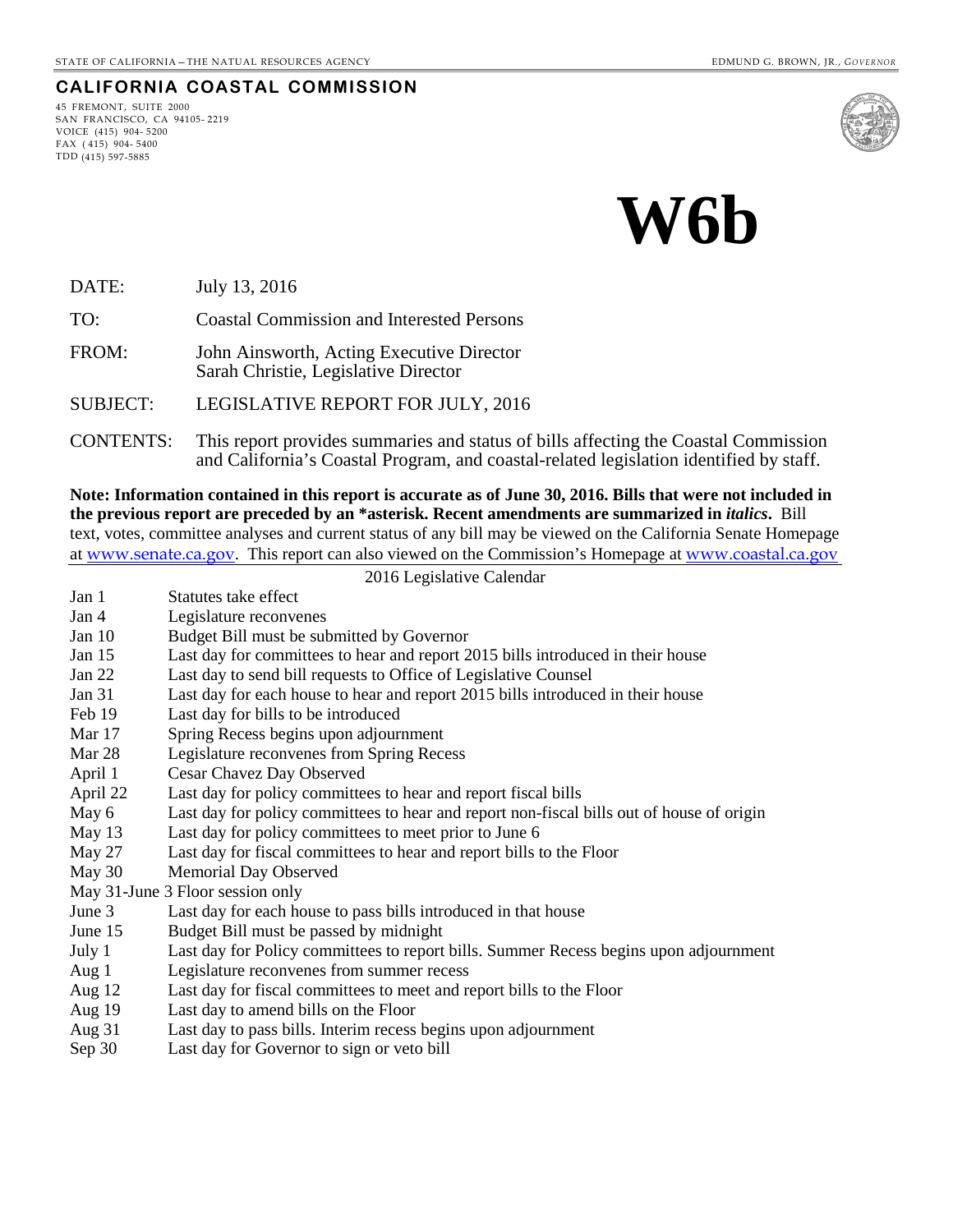# **PRIORITY LEGISLATION—SUMMARY TABLE OF COMMISSION ACTIONS**

| Bill No.         | <b>Commission</b>    | <b>Current Location</b>      | <b>Next Location</b> |
|------------------|----------------------|------------------------------|----------------------|
|                  | <b>Position/Date</b> |                              |                      |
| AB 2002 (Stone)  | Support, 5/12/16     | Senate Appropriations        | Senate Floor         |
| AB 2305 (Bloom)  | Support, 4/14/16     | <b>Budget Trailer Bill</b>   |                      |
| AB 2616 (Burke)  | Support, 4/14/16;    | <b>Senate Appropriations</b> | <b>Senate Floor</b>  |
|                  | 6/8/16               |                              |                      |
| AB 2648 (Jones)  | Oppose, $4/14/16$    | Assm NR Comm                 |                      |
| SB 1190 (Jackson | Support, 5/12/16     | <b>Assm Appropriations</b>   | Assm Floor           |
| SB 900 (Jackson) | Support, 4/14/16     | <b>Assm Appropriations</b>   | Assm Floor           |

# **LEGISLATIVE SUMMARIES**

# **[AB 300 \(Alejo\) Safe Water and Wildlife Protection Act of 2015](http://www.leginfo.ca.gov/pub/15-16/bill/asm/ab_0251-0300/ab_300_bill_20150817_amended_sen_v93.htm)**

This bill would enact the Safe Water and Wildlife Protection Act of 2015, requiring the State Coastal Conservancy to establish and coordinate the Algal Bloom Task Force. The task force would be comprised of a representative of the State Department of Public Health, the Department of Fish and Wildlife, Department of Food and Agriculture and the State Coastal Conservancy, and other relevant agencies. It would require the task force to review the risks and negative impacts of toxic blooms and microcystin pollution, consult with the EPA Secretary, and to submit a summary of its findings and recommendations to the Resources Secretary by January 1, 2017. Amendments of 05/28 add the State Water Pollution Cleanup and Abatement Account as a source of grant funds. *Amendments of 06/25 add "marine waters" to the definition of "waters of the state."* 

| Introduced    | 02/12/15                                                               |
|---------------|------------------------------------------------------------------------|
| Last Amended  | 08/17/15                                                               |
| <b>Status</b> | Senate Appropriations Committee, Suspense File. Held under submission. |

# **[AB 435 \(Chang\) Natural Resources Agency: webcast of meetings and workshops](http://www.leginfo.ca.gov/pub/15-16/bill/asm/ab_0401-0450/ab_435_bill_20150818_amended_sen_v95.htm)**

This bill would require all boards, departments and commissions within the Environmental Protection Agency and the Natural Resources Agency to provide live webcasts of all public meetings in a manner that enables listeners to and viewers to ask questions and provide public comment by phone or electronic communication. The bill would require all agencies to archive the webcasts for later viewing by the public. Amendments of 05/28 specify that the bill does not apply to workshops or meetings held at "non-agency sites", and specify that archived meeting videos must be made available to the public for a period of three years. *Amendments of 05/28 make the bill no longer applicable to the Coastal Commission.* 

| Introduced    | 02/19/15                                                |
|---------------|---------------------------------------------------------|
| Last Amended  | 0.5/28/15                                               |
| <b>Status</b> | Senate Appropriations Committee. Held under submission. |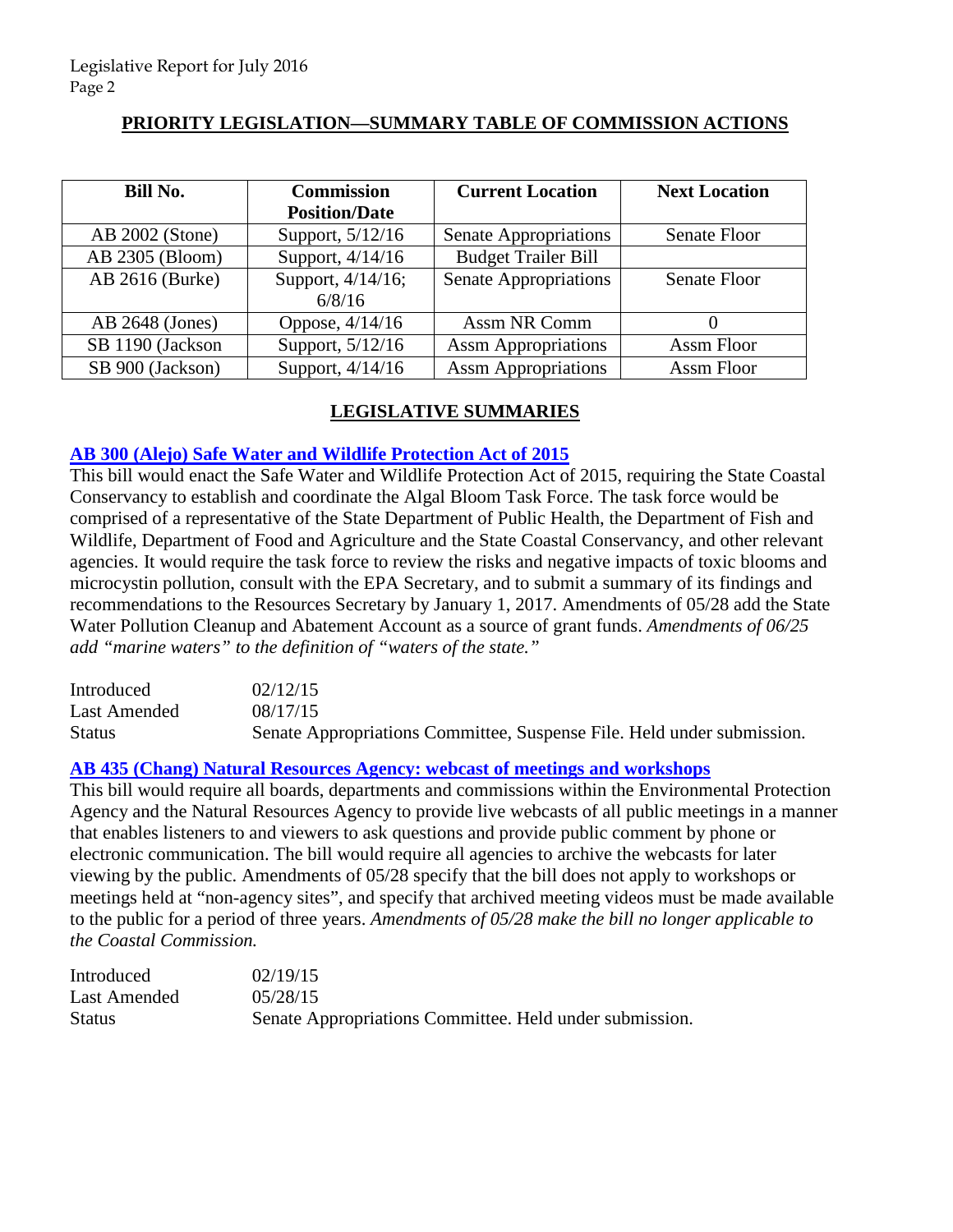## **[AB 718 \(Chu\) Local government: powers](http://www.leginfo.ca.gov/pub/15-16/bill/asm/ab_0701-0750/ab_718_bill_20150714_amended_sen_v95.htm)**

This bill would prohibit any local government from imposing civil or criminal penalties for the act of sleeping or resting in a lawfully parked motor vehicle. *Amendments of 7/14 clarify that the bill does not supersede various other laws.* 

| Introduced    | 02/25/15                                                          |
|---------------|-------------------------------------------------------------------|
| Last Amended  | 07/14/15                                                          |
| <b>Status</b> | Failed passage in Senate. Reconsideration granted. Inactive File. |

# **[AB 988 \(Stone\) Outdoor Environmental Education and Recreation Grants Program](http://www.leginfo.ca.gov/pub/15-16/bill/asm/ab_0951-1000/ab_988_bill_20150630_amended_sen_v96.htm)**

This bill would require the Department of Parks and Recreation to establish an Outdoor Environmental Education and Recreation Grants Program for the purpose of increasing the ability of underserved and at-risk populations to participate in outdoor recreation and educational experiences by awarding grants to public organizations, nonprofit organizations, or both. The bill would require that all moneys received for the purposes of the program be deposited into the California Youth Outdoor Education Account, which would be created by the bill and would be continuously appropriated. Any bond funds made available through the program would be awarded to programs that meet the criteria of the State Urban Parks and Healthy Communities Act. Amendments of 06/01 specify that priority will be given to grant applications that primarily serve students who are eligible for free or reduced-price meals, or pupils of limited English proficiency. *Amendments of 06/30 make technical changes, and require the department to report annually to the Budget and Fiscal Committees.* 

| Introduced   | 02/26/15                                                |
|--------------|---------------------------------------------------------|
| Last Amended | 06/30/15                                                |
| Status       | Senate Appropriations Committee. Held under submission. |

# **[AB 1500 \(Mainschein\) California Environmental Quality Act: priority housing projects:](http://www.leginfo.ca.gov/pub/15-16/bill/asm/ab_1451-1500/ab_1500_bill_20160113_amended_asm_v96.htm) exempt**

This bill would exempt emergency shelter, transitional housing, and priority housing projects, as defined, from the requirements of CEQA.

| Introduced    | 02/27/15                                    |
|---------------|---------------------------------------------|
| Last Amended  | 01/13/16                                    |
| <b>Status</b> | Senate Transportation and Housing Committee |

# **[AB 1871 \(Waldron\) Coastal resources: development: water supply projects](http://www.leginfo.ca.gov/pub/15-16/bill/asm/ab_1851-1900/ab_1871_bill_20160318_amended_asm_v98.htm)**

This bill would limit the growth-inducing impacts the Commission may consider in its review for a coastal development project for a water supply project. The Commission's review authority would be limited to how the proposed project augments existing water supplies, how it increases regional water supply reliability to drought and climate change, and how it reduces reliance on the Sacramento-San Joaquin Delta.

| Introduced    | 02/10/16                                                                    |
|---------------|-----------------------------------------------------------------------------|
| Last Amended  | 03/18/16                                                                    |
| <b>Status</b> | Assembly Natural Resources Committee, hearing cancelled at author's request |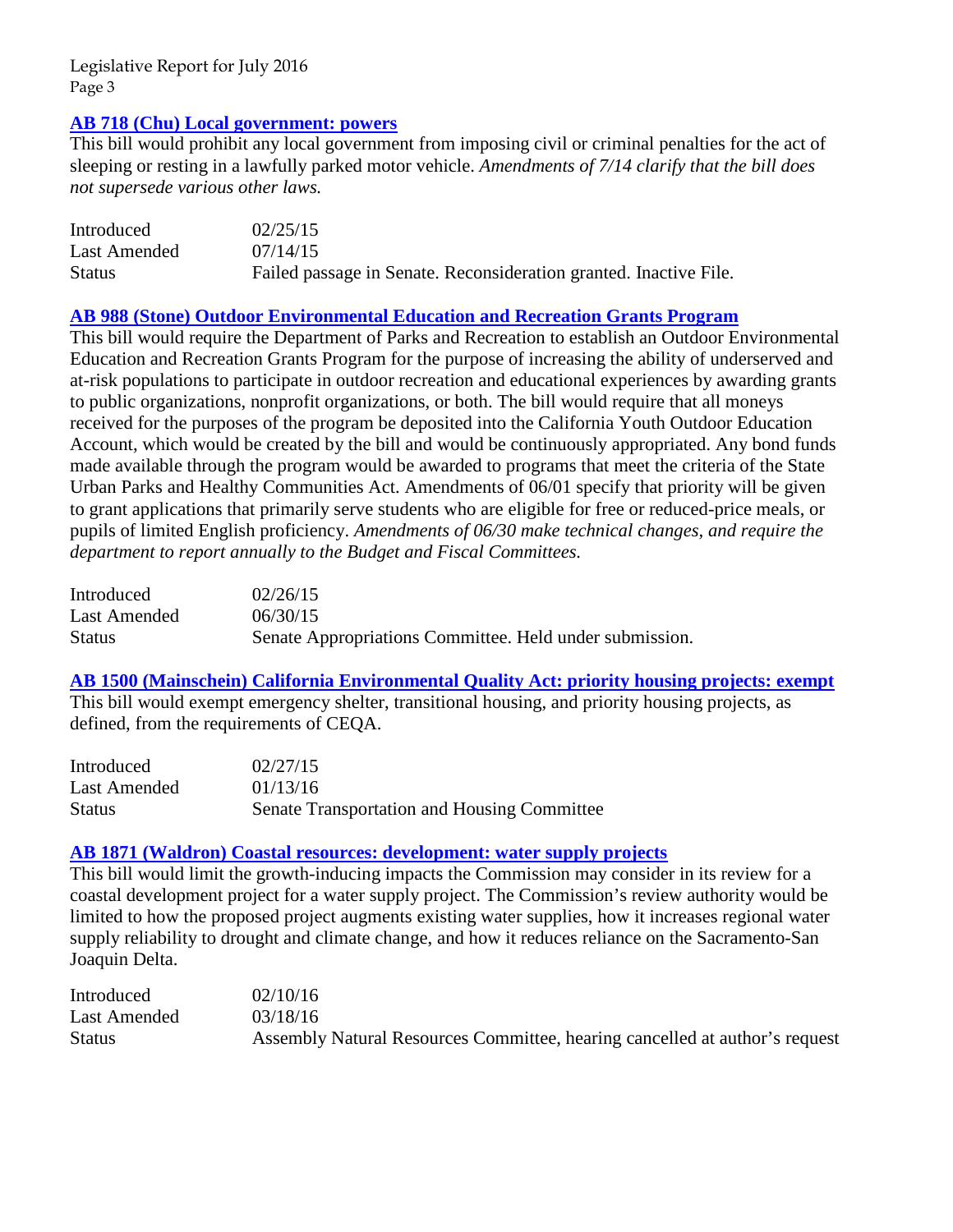# **[AB 2002 \(Stone\) Political Reform Act: California Coastal Commission](http://www.leginfo.ca.gov/pub/15-16/bill/asm/ab_2001-2050/ab_2002_bill_20160412_amended_asm_v97.htm)**

This bill would amend the definition of "administrative action" in Section 82002 of the Political Reform Act to include permit applications and other actions pending before the Coastal Commission. The bill would also amend Section 30325 of the Public Resources Code to require persons who communicate with the commission on actions described under the new definition in 82002, with certain exceptions, to comply with the requirements Political Reform Act (Chapter 6, Title 9 of the Government Code). The bill would prohibit ex parte communications within 24 hours of the public hearing on the item being discussed, and require disclosure within 24 hours of any ex parte communication that takes place seven or fewer days before the hearing item. *Amendments of 4/12 make minor, non-substantive changes.* 

| Introduced                         | 02/16/16                               |
|------------------------------------|----------------------------------------|
| Last Amended                       | 04/12/16                               |
| <b>Commission Position Support</b> |                                        |
| <b>Status</b>                      | <b>Senate Appropriations Committee</b> |

# **[AB 2041 \(Harper\) State and local beaches: fire rings](http://www.leginfo.ca.gov/pub/15-16/bill/asm/ab_2001-2050/ab_2041_bill_20160217_introduced.htm)**

This is a spot bill relating to fire rings at local beaches.

| Introduced    | 02/17/16                        |
|---------------|---------------------------------|
| <b>Status</b> | <b>Assembly Rules Committee</b> |

#### **[AB 2171 \(Jones\) Coastal resources: development review: appeals](http://www.leginfo.ca.gov/pub/15-16/bill/asm/ab_2151-2200/ab_2171_bill_20160329_amended_asm_v98.pdf)**

As amended 03/29, this bill would add Section 30625.5 to the Public Resources code to allow an applicant or an aggrieved person file an appeal on any appealable item directly with a superior court in lieu of filing an appeal with the Commission.

| Introduced    | 02/18/16                                                           |
|---------------|--------------------------------------------------------------------|
| Last Amended  | 03/29/16                                                           |
| <b>Status</b> | Failed passage, Assembly Natural Resources & Judiciary Committees, |
|               | reconsideration granted                                            |

# **[AB 2180 \(Ting\) Land use: development project review](http://www.leginfo.ca.gov/pub/15-16/bill/asm/ab_2151-2200/ab_2180_bill_20160331_amended_asm_v98.htm)**

As amended 03/31, and relevant to the Coastal Commission, this bill would amend the Permit Streamlining Act to reduce the length of time for a responsible agency to act on an application for residential and mixed use developments from 180 days to 90 days from the date of approval by a lead agency, or receipt of a completed application, whichever is longer.

| Introduced    | 02/18/16                               |
|---------------|----------------------------------------|
| Last Amended  | 03/31/16                               |
| <b>Status</b> | <b>Senate Appropriations Committee</b> |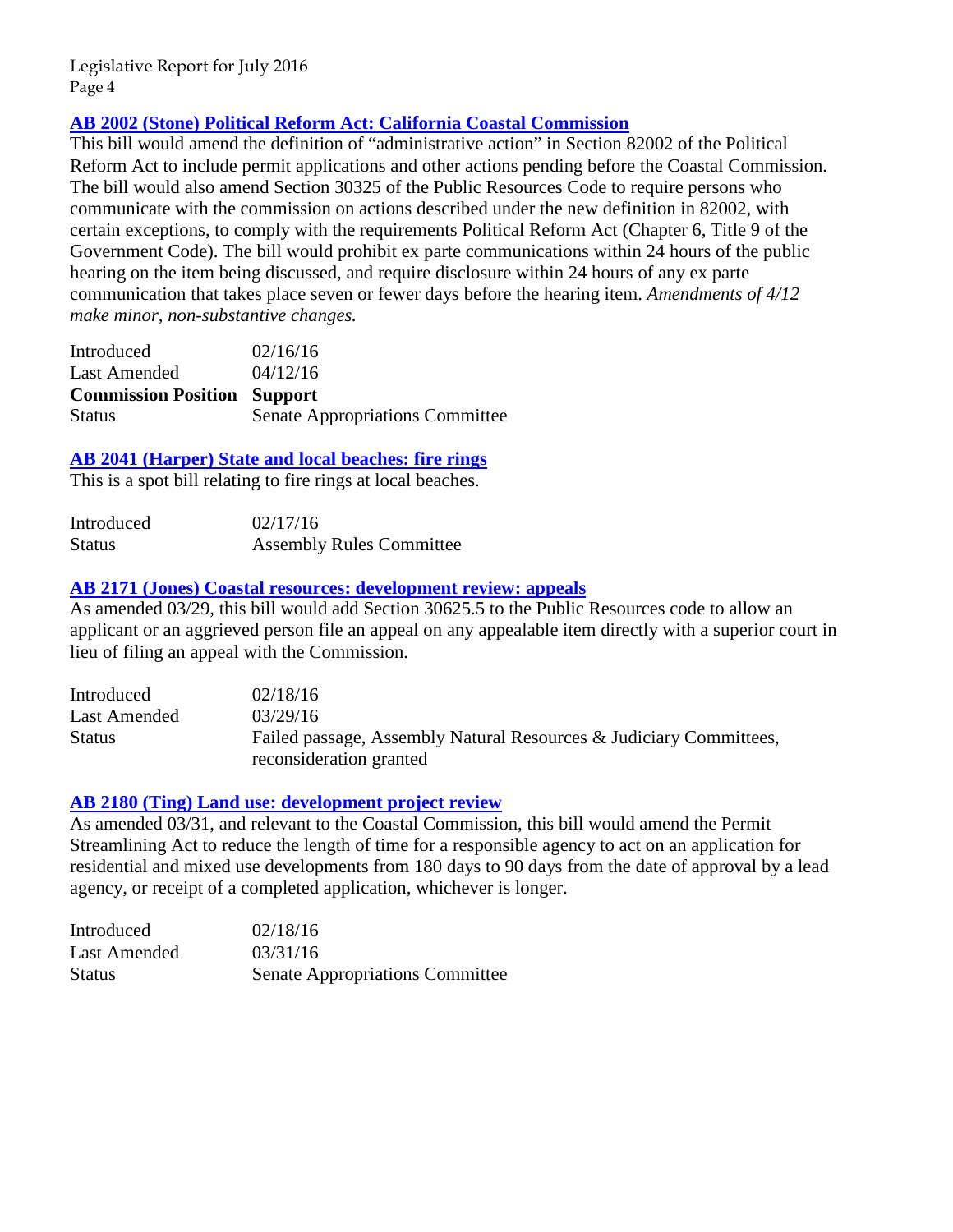# **[AB 2185 \(Gonzalez\): State Coastal Conservancy: low-cost accommodations](http://www.leginfo.ca.gov/pub/15-16/bill/asm/ab_2151-2200/ab_2185_bill_20160318_amended_asm_v98.htm)**

This bill would require the Coastal Conservancy to develop a loan/grant program to assist private lowcost accommodations to meet their operation and maintenance needs in exchange for an easement or other legally binding instrument that protects the public benefit of the facility. The bill also requires the Conservancy, in consultation with the Commission and State Parks, to develop a list of potential low-cost accommodation projects.

| Introduced    | 02/18/16                                                                |
|---------------|-------------------------------------------------------------------------|
| Last Amended  | 03/18/16                                                                |
| <b>Status</b> | Assembly Appropriations Committee, Suspense File, Held Under Submission |

# **[AB 2198 \(Brough\) Coastal development permits: desalination facilities](http://www.leginfo.ca.gov/pub/15-16/bill/asm/ab_2151-2200/ab_2198_bill_20160218_introduced.pdf)**

This bill would require an application for a coastal development permit for a "desalinization project" to be given priority for review and expedited permitting.

| Introduced    | 02/18/16                                                                    |
|---------------|-----------------------------------------------------------------------------|
| <b>Status</b> | Assembly Natural Resources Committee, hearing cancelled at author's request |

# **[AB 2299 \(Bloom\) Land use: housing: second units](http://www.leginfo.ca.gov/pub/15-16/bill/asm/ab_2251-2300/ab_2299_bill_20160405_amended_asm_v98.htm)**

This bill would require cities and counties to develop ordinances allowing for second units in single family and multi-family zoning. Current law provides for the permissive development of such ordinances. *Amendments of 4/05 provide that a local jurisdiction may reduce or eliminate additional parking requirements for 2nd unit, that a converted garage or a second unit constructed above a garage is considered an accessory use, and prohibit a local ordinance from requiring a passageway clear to the sky between a 2nd unit and a public street.* 

| Introduced    | 02/18/16                                |
|---------------|-----------------------------------------|
| Last Amended  | 04/05/16                                |
| <b>Status</b> | Senate Governance and Finance Committee |

# **[AB 2305 \(Bloom\) Protection of orcas: unlawful activities](http://www.leginfo.ca.gov/pub/15-16/bill/asm/ab_2301-2350/ab_2305_bill_20160414_amended_asm_v96.htm)**

As amended 04/05, this bill would prohibit the captive holding, display, breeding, gamete collection or import, sale or transport of orca whales. The bill would allow for the rescue and rehabilitation of stranded orca. Any orcas already in captivity as of January 1, 2017 could continue to be held for educational purposes. *Amendments of 04/14 clarify that an orca may be used for educational presentations.* 

| <b>Commission Position Support</b> |                                 |
|------------------------------------|---------------------------------|
| <b>Status</b>                      | <b>Assembly Rules Committee</b> |
| Last Amended                       | 04/14/16                        |
| Introduced                         | 02/18/16                        |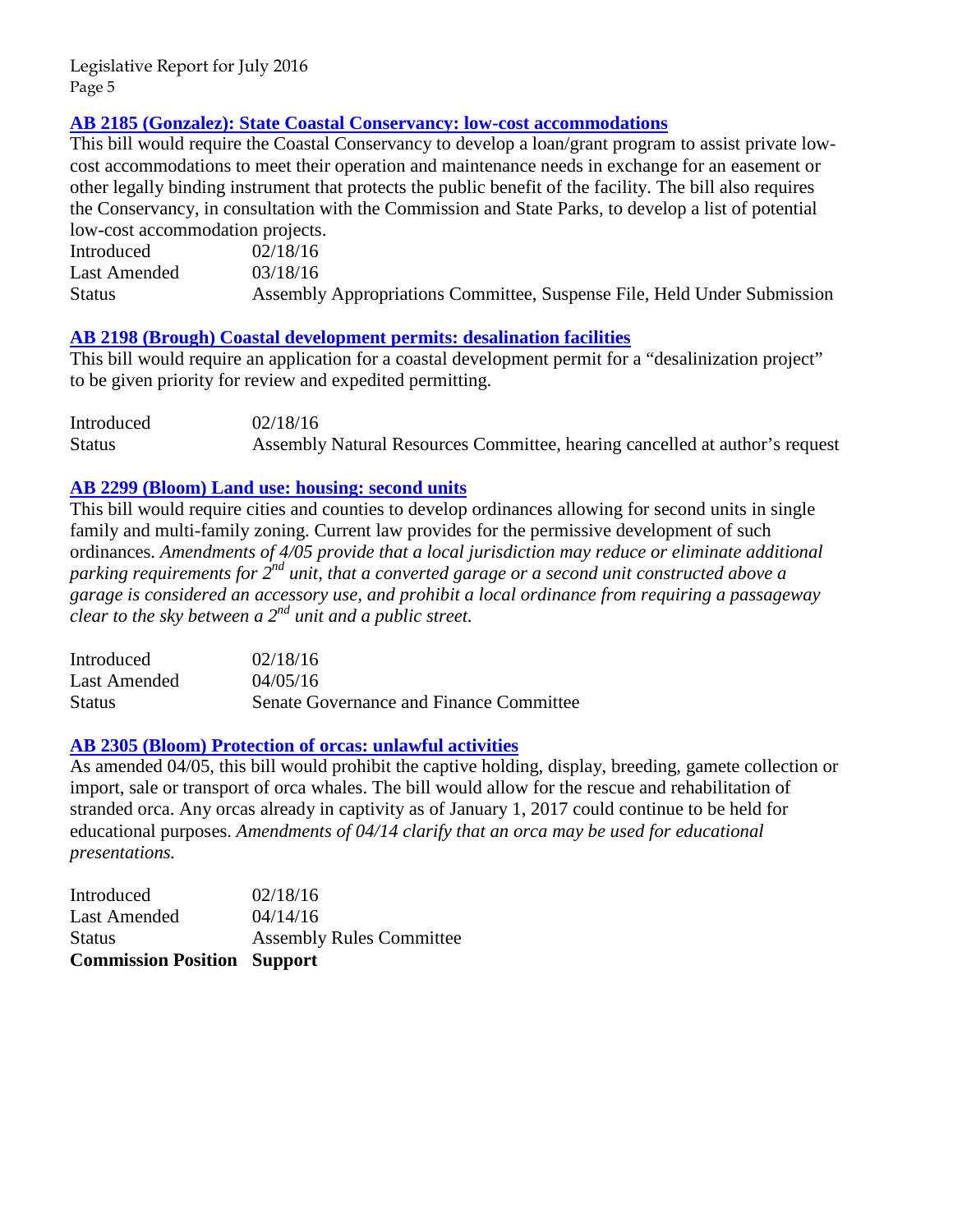# **[AB 2406 \(Thurmond\) Housing: junior accessory dwelling units](http://www.leginfo.ca.gov/pub/15-16/bill/asm/ab_2401-2450/ab_2406_bill_20160608_amended_sen_v96.htm)**

This bill would amend Government Code Section 65852.2 to require that a local ordinance pertaining to the authorization of second units in single-family or multi-family zoning also provide for the creation of junior accessory dwelling units. The bill would also exempt those units from water or sewer hookup fees, additional parking and fire attenuation requirements. *Amendments of 06/08 make minor, technical changes, and provide that for the purposes of water, sewer or power connection fees, a junior accessory dwelling unit shall not be considered a second unit.* 

| Introduced    | 02/19/16             |
|---------------|----------------------|
| Last Amended  | 06/08/16             |
| <b>Status</b> | Senate Third Reading |

# **[AB 2413 \(Thurmond\) Sea level rise preparation](http://www.leginfo.ca.gov/pub/15-16/bill/asm/ab_2251-2300/ab_2299_bill_20160405_amended_asm_v98.htm)**

This bill would require the Natural Resources Agency to complete a study by January 1, 2019, that outlines the impacts of sea level rise on low-income communities and at-risk communities and public projects and infrastructure. The study would also include short-term and long-term recommendations.

| Introduced    | 02/19/16                                    |
|---------------|---------------------------------------------|
| <b>Status</b> | <b>Assembly Natural Resources Committee</b> |

# **[AB 2444 \(Garcia\) California Water Quality, Coastal Protection and Outdoor Access for All Act](http://www.leginfo.ca.gov/pub/15-16/bill/asm/ab_2401-2450/ab_2444_bill_20160623_amended_asm_v94.htm)**

This bill would create the California Parks, Water Quality, Coastal Protection, and Outdoor Access Improvement Act of 2016, which would authorize the issuance of bonds in an unspecified amount to finance water quality, coastal protection and public outdoor access programs. Amendments of 04/13 add parks to the title and subject of the bill, and specify that 60% of the allotted funding for parks must be allotted to cities and districts other than a regional park district, in relation to the ratio of the population served, and 40% to counties and regional park districts and/or regional open space districts. *Amendments of 6/23 increased the total bond amount from \$2,985,000,000 to \$3,120,000,000. Allocations relevant to coastal resource managers include:* 

*\$995million for development and expansion of parks in park-poor neighborhoods; \$80 million for the State Coastal Conservancy \$20 million for the Santa Monica Mountains Conservancy;* 

*\$615 million for climate preparedness and habitat resiliency, including \$80 million for deposit into the Climate Resilience Account in the Coastal Trust Fund. Per statute, 60% of these funds would be available to the SCC, and 20% each would be available to the Coastal Commission and BCDC.* 

*\$50 million to the Natural Resources Agency for competitive grants for non-motorized infrastructures that promote "new or alternative access to parks, waterways, outdoor recreational pursuits, and forested or other natural environments."* 

| Introduced    | 02/19/16                                            |
|---------------|-----------------------------------------------------|
| Last Amended  | 06/23/16                                            |
| <b>Status</b> | <b>Senate Natural Resources and Water Committee</b> |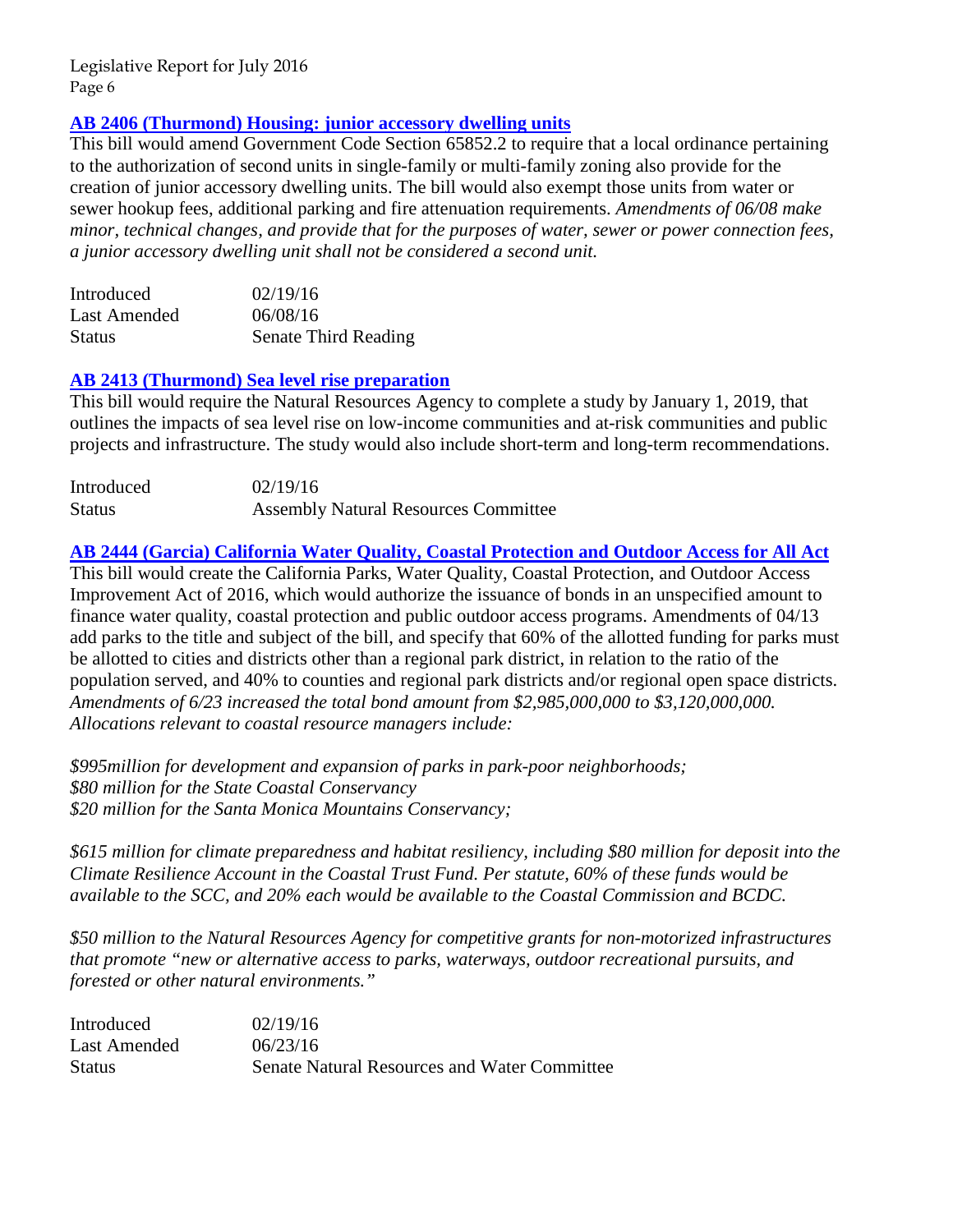# **[AB 2616 \(Burke\) California Coastal Commission: membership: environmental justice](http://www.leginfo.ca.gov/pub/15-16/bill/asm/ab_2601-2650/ab_2616_bill_20160531_amended_asm_v97.htm)**

This bill would increase the membership of the Commission from 15 to 18. Three additional commissioners would be appointed, one-each by the Governor, Speaker and the Senate Rules Committee, who represent and work with communities most burdened by high levels of pollution and environmental justice issues. The bill would authorize the Commission to consider Environmental Justice concerns in its actions. *Committee amendments agreed to by author on 6/28 specify that the three EJ commissioners shall be designated within the current appointment structure. Language not available at the time of this report.* 

| <b>Commission Position Support</b> |                               |
|------------------------------------|-------------------------------|
| <b>Status</b>                      | <b>Senate Rules Committee</b> |
| Last Amended                       | 05/31/16                      |
| Introduced                         | 02/19/16                      |

# **[AB 2628 \(Levine\) Political Reform Act: post-governmental employment](http://www.leginfo.ca.gov/pub/15-16/bill/asm/ab_2601-2650/ab_2628_bill_20160419_amended_asm_v96.htm)**

This bill would add Section 87496.5 to the Political Reform Act to prohibit an elected or appointed officer of a state or local public agency from maintaining employment, take consultation fees from, or otherwise aid, consult with or assist for compensation any entity seeking a permit or any other regulatory action from the board, commission or other body on which he/she served for a period of one year. The bill would require public agencies to post on their internet websites annual statements of economic interest (Form 700) from specified officers.

| Introduced    | 02/19/16                                                                 |
|---------------|--------------------------------------------------------------------------|
| Last Amended  | 04/19/16                                                                 |
| <b>Status</b> | Assembly Appropriations Committee, Suspense File. Held under submission. |

# **[AB 2648 \(Jones\) Coastal Commission: delegation of authority](http://www.leginfo.ca.gov/pub/15-16/bill/asm/ab_2601-2650/ab_2648_bill_20160318_amended_asm_v98.htm)**

This bill would authorize a coastal county to petition a superior court to obtain a writ of mandate requiring the Commission's regulatory authority to be delegated to the county. The county would become the exclusive authority for the enforcement of state and federal coastal laws. The bill would also allow an aggrieved person to file an appeal of any appealable action on a coastal development permit directly to a superior court in lieu of filing an appeal with the Commission.

| Failed Passage, Assembly Natural Resources Committee |
|------------------------------------------------------|
|                                                      |
|                                                      |
|                                                      |

**[AB 2658 \(Maienshein\) California Coastal Commission: ex parte communications: meetings](http://www.leginfo.ca.gov/pub/15-16/bill/asm/ab_2651-2700/ab_2658_bill_20160219_introduced.pdf)** This bill would extend current ex parte reporting requirements to members of the Coastal Commission staff. The bill would also require all hearings, workshops, or written proceedings to be promptly posted on the Commission's website to allow for public comment.

| Introduced    | 02/19/16                                                                    |
|---------------|-----------------------------------------------------------------------------|
| <b>Status</b> | Assembly Natural Resources Committee, hearing cancelled at author's request |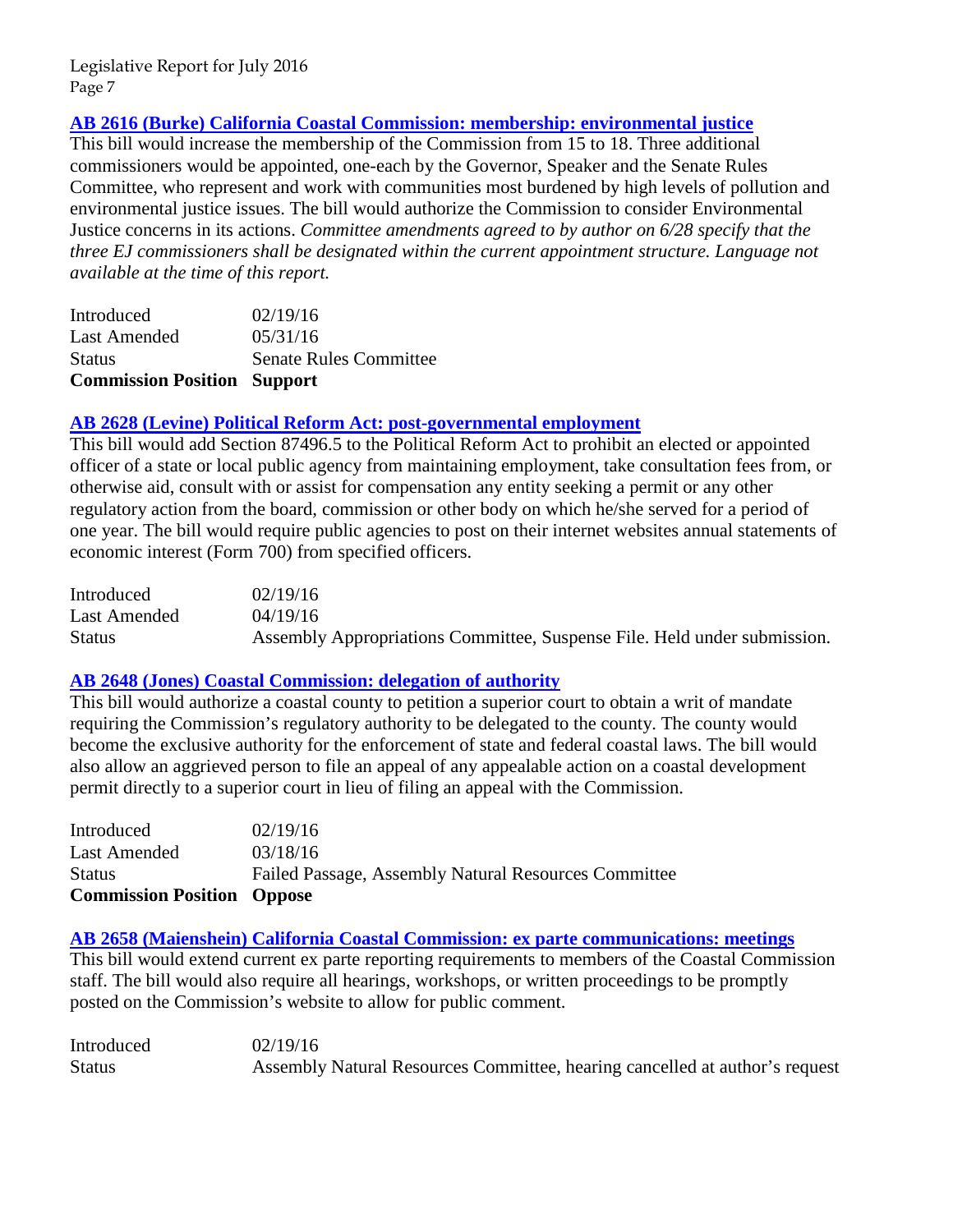# **SB 233 (Hertzberg) [Marine resources and preservation](http://www.leginfo.ca.gov/pub/15-16/bill/sen/sb_0201-0250/sb_233_bill_20150716_amended_asm_v94.htm)**

This bill would amend the California Marine Resources Legacy Act in the Fish and Game Code, related to artificial reef conversion of offshore oil and gas facilities. The bill designates the Department of Fish and Wildlife as the lead agency for environmental review an under CEQA for an application to partially remove an offshore structure. The bill requires the Department to determine the cost savings of partial removal compared with full removal, as well as make the determination of whether partial removal provides a net environmental benefit. The bill includes consideration of greenhouse gas emissions as part of the analysis of net environmental benefit. The bill makes changes to the application process, and changes to the timing of the distribution of funds. This bill designates the State Lands Commission as the lead agency under CEQA, requires the applicant to provide sufficient funds for all agencies to perform the responsibilities proscribed by the bill, and gives the Ocean Protection Council the responsibility of determining the appropriate weight to be given to adverse impacts to the marine environment versus greenhouse gas emissions. The bill would allow the first applicant to partially remove an offshore platform to pay startup and other costs associated with processing the application as determined by the department*. Amendments of 07/16 change references from "best available science" to "credible" science, and allow the first applicant to pay the department's start-up cost.* 

| Introduced    | 02/13/15                                                                   |
|---------------|----------------------------------------------------------------------------|
| Last Amended  | 07/16/15                                                                   |
| <b>Status</b> | Assembly Appropriations Committee, hearing cancelled at request of author. |

# **[SB 317 \(De Leon\) The Safe Neighborhood Parks, Rivers, and Coastal Protection Bond Act](http://www.leginfo.ca.gov/pub/15-16/bill/sen/sb_0301-0350/sb_317_bill_20150505_amended_sen_v96.htm)**

This bill would enact the Safe Neighborhood Parks, Rivers, and Coastal Protection Bond Act of 2016, which, if adopted by the voters at the November 8, 2016, statewide general election, would authorize the issuance of bonds in an unspecified amount pursuant to the State General Obligation Bond Law to finance a safe neighborhood parks, rivers, and coastal protection program. The bill would authorize a total bond issuance amount of \$2,450,000,000. Of that amount, \$350,000,000 would be specified for coast and ocean protection, and \$370,000,000 for rivers, lakes and streams. This bill has an urgency clause. *Amendments of 05/05 up to 10% of funds allocated for each chapter may be used for project planning and monitoring, and specify that no more than 5% of funds allocated to a grant program may be used for administrative costs.* 

| Introduced    | 02/23/15                                |
|---------------|-----------------------------------------|
| Last Amended  | 05/05/15                                |
| <b>Status</b> | Appropriations Committee, Suspense File |

# **[SB 968 \(Monning\) Diablo Canyon Units 1 and 2: power plant](http://www.leginfo.ca.gov/pub/15-16/bill/sen/sb_0951-1000/sb_968_bill_20160628_amended_asm_v95.htm)**

This bill would require the Public Utilities Commission to cause an assessment to be made completed by an independent third party review of the economic impacts and benefits of the closure of Diablo Canyon Nuclear Generating facility, if the power plant were to cease operations. *Amendments of 6/28 expand the reporting requirements to include the net economic effects and impacts to surrounding regions.* 

| Introduced    | 02/08/16                                 |
|---------------|------------------------------------------|
| Last Amended  | 06/28/16                                 |
| <b>Status</b> | <b>Assembly Appropriations Committee</b> |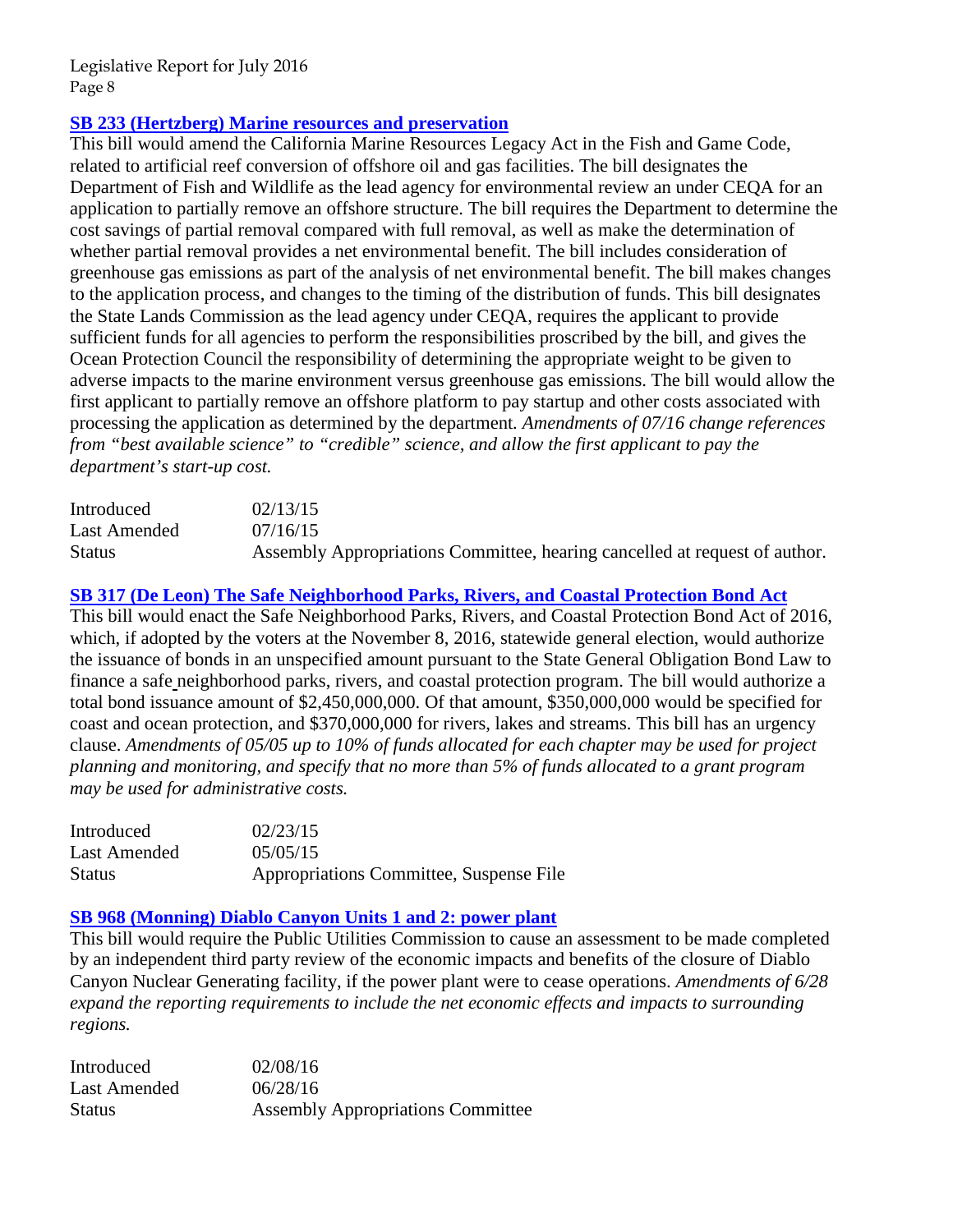# **[SB 788 \(McGuire\) California Coastal Protection Act of 2015](http://www.leginfo.ca.gov/pub/15-16/bill/sen/sb_0751-0800/sb_788_bill_20150602_amended_sen_v97.htm)**

This bill would repeal Section 6422 of the Coastal Sanctuary Act, which currently authorizes the State Lands Commission (SLC) to enter into a lease for the extraction of oil or gas from state-owned tide and submerged lands in a California Coastal Sanctuary if SLC determines that the oil or gas deposits are being drained by producing wells on adjacent federal lands, and the lease is in the best interest of the state. The effect of this would be to prohibit any on or offshore drilling into oil reserves known as Tranquillon Ridge offshore Santa Barbara County. This bill is a reintroduction of SB 1096 (Jackson) from the previous legislative session.

| Introduced    | 05/04/15                                                                 |
|---------------|--------------------------------------------------------------------------|
| Last Amended  | 06/02/15                                                                 |
| <b>Status</b> | Assembly Appropriations Committee, Suspense File. Held under submission. |

# **[SB 900 \(Jackson\) Coastal Oil Well Cleanup Act](http://www.leginfo.ca.gov/pub/15-16/bill/sen/sb_0851-0900/sb_900_bill_20160531_amended_sen_v97.htm)**

This bill would require the State Lands Commission to conduct a statewide survey to remediate "legacy" oil wells in state waters for which there is no responsible party, survey and monitor natural oil seeps in state waters, and conduct a survey of all legacy oil wells along the California coastline. *Amendments of 5/31 make minor, technical changes.* 

| <b>Commission Position Support</b> |                                          |
|------------------------------------|------------------------------------------|
| <b>Status</b>                      | <b>Assembly Appropriations Committee</b> |
| Last Amended                       | 05/31/16                                 |
| Introduced                         | 01/21/16                                 |

# **[SB 1190 \(Jackson\) California Coastal Commission: ex parte communications](http://www.leginfo.ca.gov/pub/15-16/bill/sen/sb_1151-1200/sb_1190_bill_20160608_amended_asm_v95.htm)**

This bill would prohibit interested parties from conducting ex parte communications with commissioners for adjudicative and enforcement matters, and prohibit a commissioner from voting on a project for which an ex parte communication has taken place. A violation of this prohibition would disqualify the individual from serving as a commissioner. The bill would also prohibit a commissioner from attempting to influence a staff analysis or recommendation prior to the publication of the staff report or recommendation.

| Introduced                         | 01/21/16                                 |
|------------------------------------|------------------------------------------|
| <b>Last Amended</b>                | 06/08/16                                 |
| <b>Commission Position Support</b> |                                          |
| <b>Status</b>                      | <b>Assembly Appropriations Committee</b> |

# **[SB 1476 \(Committee on Governance and Finance\) Income taxation: voluntary contributions](http://www.leginfo.ca.gov/pub/15-16/bill/sen/sb_1451-1500/sb_1476_bill_20160616_amended_asm_v97.htm)**

This bill would cap the minimum annual contribution amount for the continuation of any voluntary tax contribution on the state tax return form at \$250,000. Income taxation would also provide that the contributed funds be continuously appropriated to the administering agency. *Amendments of 6/16 specify that the measure would take effect after January 2, 2017, and require that the administering agency provide specified information about the fund on its website.* 

| Introduced    | 03/07/16                              |
|---------------|---------------------------------------|
| Last Amended  | 06/16/16                              |
| <b>Status</b> | Assembly Revenue & Taxation Committee |